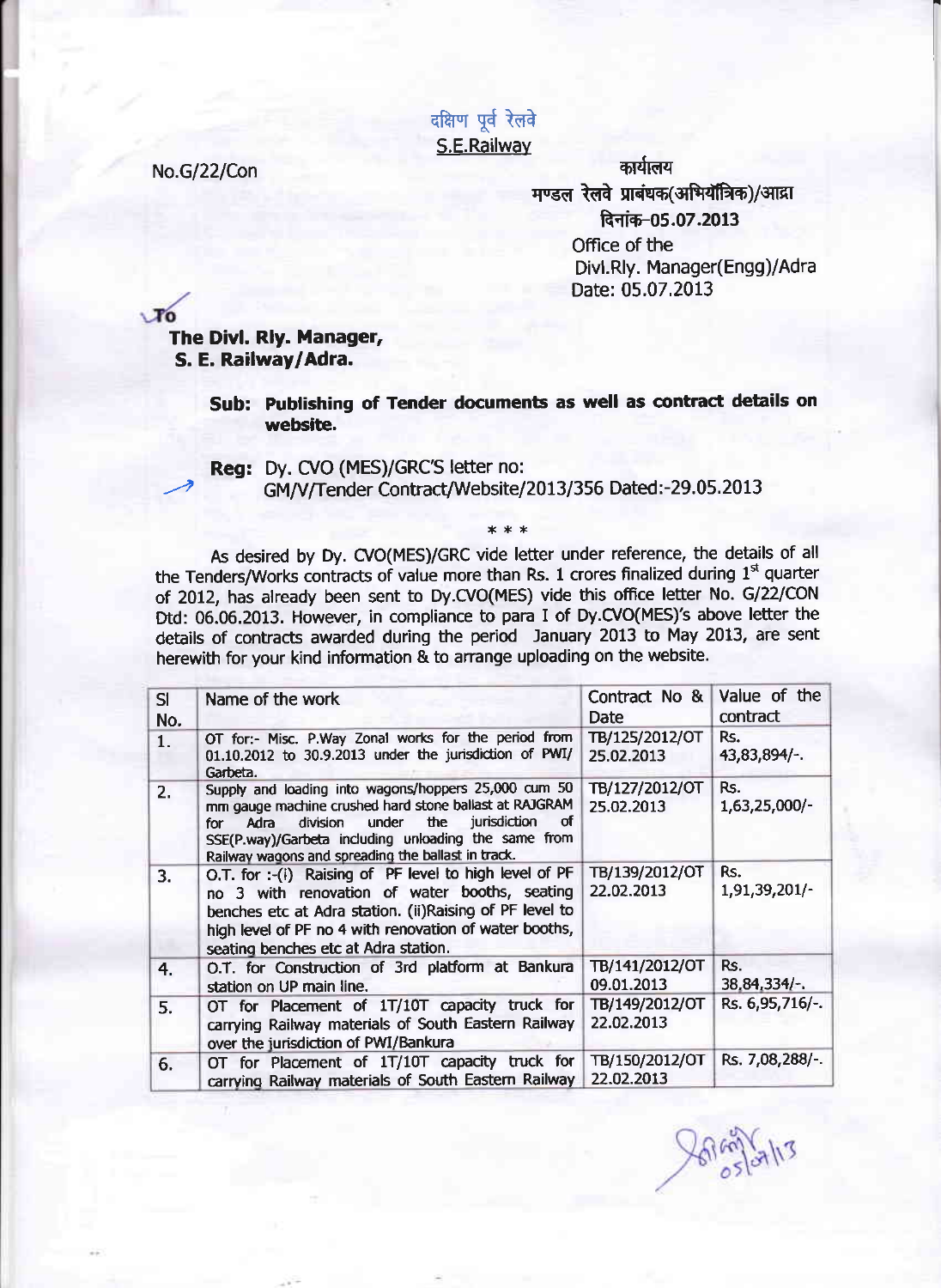|     | over the jurisdiction of PWI/Garbeta                                                                                                                                                                                                                                                                                                                                                                                                                                                                                     |                              |                       |
|-----|--------------------------------------------------------------------------------------------------------------------------------------------------------------------------------------------------------------------------------------------------------------------------------------------------------------------------------------------------------------------------------------------------------------------------------------------------------------------------------------------------------------------------|------------------------------|-----------------------|
| 7.  | Open Tender for Widening of level xing, Provision of<br>electrical lifting barier, robust type height gauge and<br>manning of unmanned level xing gate no. KA-20 at<br>Km 145/5-7 between Salboni-Godapeasal station                                                                                                                                                                                                                                                                                                     | TB/65/2012/OT<br>13.03.2013  | Rs.<br>2,01,06,750/-  |
| 8.  | Open Tender for Construction of Limited Height<br>Subways in lieu of Un-manned level crossings under<br>the jurisdiction of DEN(East)/Adra by Cut & cover<br>method for the following locations<br>(i) Unmanned Level crossing No. BR -34 at Km.<br>264/0-1 between Bankura - Sonamukhi Stations.<br>(ii) Unmanned level crossing No. BR -43<br>at Km.<br>270/3-4 between Bankura - Sonamukhi Stations.<br>(iii) Unmanned level crossing No. BR -14<br>at Km.                                                            | TB/117/2012/OT<br>08.01.2013 | Rs.<br>3,76,21,551/   |
| 9.  | 242/1-2 between Bankura - Sonamukhi Stations.<br>O.T. for Provision of new deep tube well with full<br>casing at Kantadih & Barabhum                                                                                                                                                                                                                                                                                                                                                                                     | TB/55/2012/OT<br>11.01.2013  | RS.<br>20,01,635/-    |
| 10. | OT for Placement of 1T/10T capacity truck for<br>carrying Railway materials of South Eastern Railway<br>over the jurisdiction of PWI/East/Adra.                                                                                                                                                                                                                                                                                                                                                                          | TB/78/2012/OT<br>25.01.2013  | Rs. 5,65,335/-        |
| 11. | OT for Through Sleeper Renewal (Primary) of existing<br>PSC-6 sleepers with new PSC-6 sleepers (1660<br>Nos./Km.) with elastic fastening including deep<br>screening/raising of ballast cushion to 30 cm. for 4.24<br>Km. at Km. 364.24-360.0 bet Nimdih-Biramdih (DN)<br>on Anara-Chandil Section                                                                                                                                                                                                                       | TB/102/2012/OT<br>18.02.2012 | Rs.<br>$51,10,654/-$  |
| 12. | O.T. for under the jurisdiction of DEN(Central)/Adra<br>for(1)Provision of Diversion road for closer of<br>unmanned level crossing No. JC-19 at km 325/19-21<br>between PRR-TAO. (2)Provision of Diversion road for<br>closer of unmanned level crossing No. AG-4 at km<br>288/G13-14 between GRB-ADA. (3)Provision of<br>Diversion road for closer of unmanned level crossing<br>No. KA-156 at km 310/3-5 between MDF-MDKD.                                                                                             | TB/108/2012/OT<br>24.01.2013 | Rs.<br>$81,35,472/-.$ |
| 13. | Open Tender for Construction of Limited Height<br>Subways in lieu of Un-manned level crossings under<br>the jurisdiction of DEN(East)/Adra by Cut & cover<br>method for the following locations (i) Unmanned<br>Level crossing No. No. BR -34 at Km. 264/0-1<br>between<br>Bankura - Sonamukhi<br>Stations. (ii)<br>Unmanned level crossing No. . BR -43 at Km. 270/3-<br>4 between Bankura - Sonamukhi<br>Stations. (iii)<br>Unmanned level crossing No. BR -14 at Km. 242/1-2<br>between Bankura - Sonamukhi Stations. | TB/117/2012/OT<br>07.01.2013 | Rs.<br>22,69,540/-.   |
| 14. | O.T. for Misc. P.Way Zonal works for the period from<br>1.10.2012 to 30.9.2013 under the jurisdiction of<br>PWI/Damodar.                                                                                                                                                                                                                                                                                                                                                                                                 | TB/120/2012/OT<br>24.01.2013 | Rs.<br>50,10,370/-    |
| 15. | OT for Misc. P.Way Zonal works for the period from<br>1.10.2012 to 30.9.2013 under the jurisdiction of<br>PWI/Chandil.                                                                                                                                                                                                                                                                                                                                                                                                   | TB/122/2012/OT<br>04.01.2013 | Rs.<br>50,29,975/-    |
| 16. | OT for TTR of existing 52 kg/90R 1 in 8.5 turnouts on<br>steel/wooden sleepers with 52 kg curved switches<br>and CMS crossing on PSC sleepers for Garbeta -2                                                                                                                                                                                                                                                                                                                                                             | TB/128/2012/OT<br>18.02.2013 | Rs.<br>67,94,852/-    |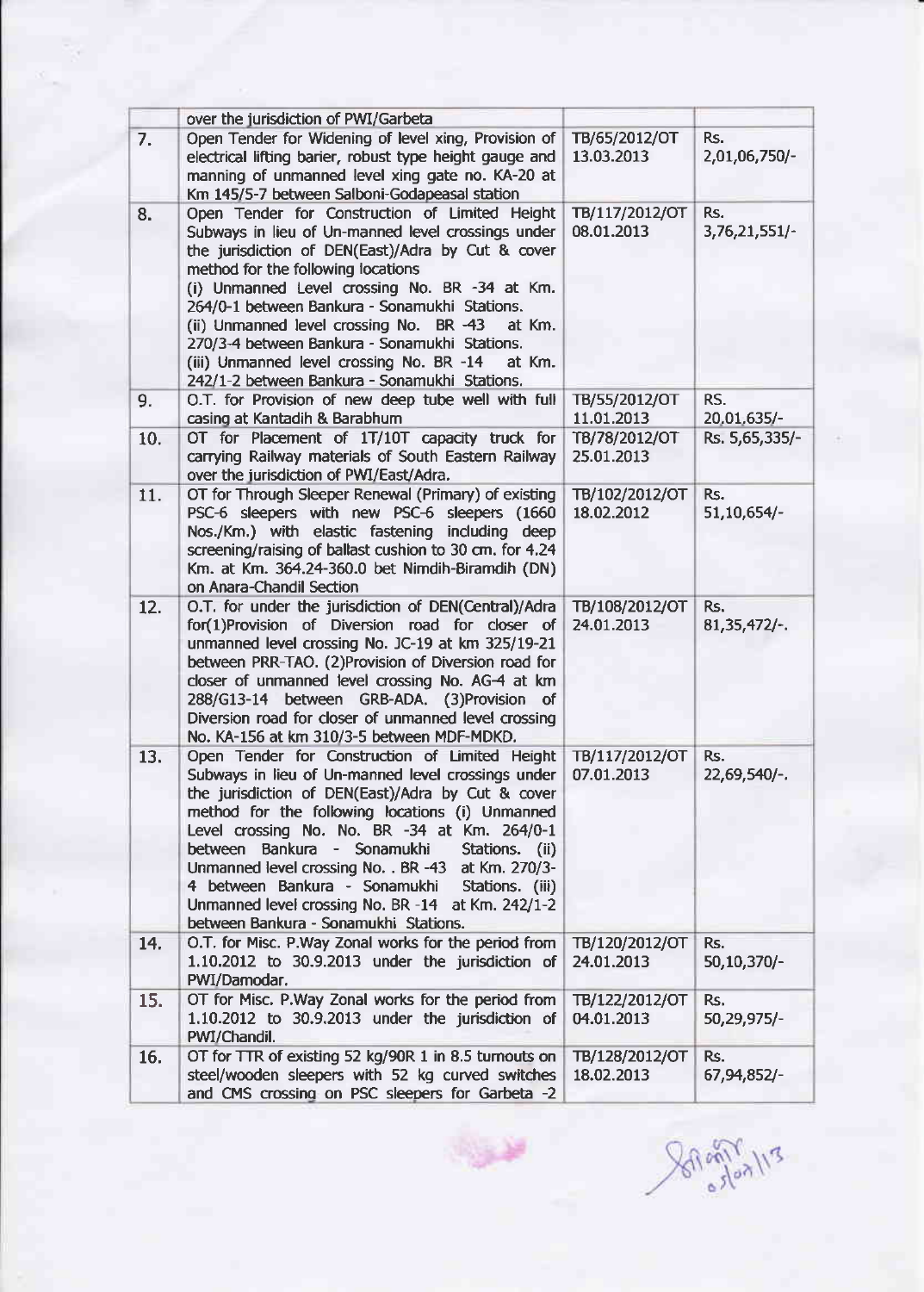|     | sets, Bumpur 20 sets, Damodar-2 sets, Mohisila-3<br>sets, Radhanagar -11 sets, with DS at Garbeta- 2<br>sets, Salboni-1 set, Burnpur -9 sets & Radhanagar-2<br>sets in Adra division.                                                                                                                                                                                                                                                                                                                                           |                                          |                      |
|-----|---------------------------------------------------------------------------------------------------------------------------------------------------------------------------------------------------------------------------------------------------------------------------------------------------------------------------------------------------------------------------------------------------------------------------------------------------------------------------------------------------------------------------------|------------------------------------------|----------------------|
| 17. | O.T. for Provision of Precast fiber RCC block at level<br>crossings under ADEN/East/Adra.                                                                                                                                                                                                                                                                                                                                                                                                                                       | TB/135/2012/OT<br>04.03.2013             | Rs.<br>1,38,00,842/- |
| 18. | O.T. for Provision of Precast fiber RCC block at level<br>crossings under ADEN/PRR.                                                                                                                                                                                                                                                                                                                                                                                                                                             | TB/136/2012/OT<br>04.03.2013             | Rs.<br>1,16,55,810/- |
| 19. | OT for (i) TSR(P) for 4.75 km & TRR(S) for 17.0 km at<br>Hump yard, ROH, Departure yard, washing line & empty<br>yard of BKSC yard (ii) TRR (Secondary) for 6.0 Km, bet.<br>A/Cabin- C/Cabin- E/Cabin and I/Cabin - B/Cabin at Bokaro<br>Steel City yard.                                                                                                                                                                                                                                                                       | No.<br>TB/104/2012/OT,<br>Dtd.03.01.2013 | $1,83,01,667/-.$     |
| 20. | O.T. for Provision of diversion road at level crossings under<br>the jurisdiction of ADEN/BKSC.                                                                                                                                                                                                                                                                                                                                                                                                                                 | No.<br>TB/115/2012/OT<br>Dtd.03.01.2013  | 1,26,74,028/-.       |
| 21. | O.T. for TTR of existing 52 kg/90R 1 in 8.5 turnouts on<br>steel/wooden sleepers with 52 kg curved switches and CMS<br>crossing on PSC sleepers for Adra -81 sets in Adra division.                                                                                                                                                                                                                                                                                                                                             | No.<br>TB/130/2012/OT,<br>Dtd.03.01.2013 | $1,27,14,314/-.$     |
| 22. | OT for (i) Provision of Standard washable apron on the<br>platform number 3 at BKSC.<br>(ii) Reflooring of shed floor with ironide flooring of DLS/<br>BKSC. (iii) Development of dust proof room with bearing<br>mounting facility at ROH dopt/ BKSC. (iv) BKSC: Provision<br>of staff room (Male/Female) with locker facility at DLS/<br><b>BKSC</b>                                                                                                                                                                          | No.<br>TB/133/2012/OT,<br>Dtd.07.01.2013 | 95,90,286/-.         |
| 23. | O.T. for (i) TSR(P) at Khanudih $- L$ No. $- 8$ & Chas yard.<br>TRR(S) at VAA, Malkera & Jamadoba yd. line for 4.94 Km.<br>(ii) TRR(S) for 15.175 Km. at yard line line of Mohuda = $5.1$<br>Km., Khanudih= $6.365$ Km., Talgoria = 1.44 Km.<br>Jamuniatand1.524 Km., Chas = 0.746 Km.<br>$(iii)$ TTR at<br>VAA-3 sets, LYD-6 sets, MLQ- 2 sets, MLBN Siding - 5 sets,<br>JBO Siding- 6 sets, MHQ- 6 sets, KNF- 8 sets, JNN- 3 sets &<br>DS at VAA- 6 sets, MHQ-5 sets, KNF-5 sets, CHAS- 2 sets<br>& JNN-2 sets.               | No.<br>TB/129/2012/OT<br>Dtd.23.01.2013  | 1,90,55,161/-        |
| 24. | O.T. for- (i) Painting of steel structure of DLS & ROH at<br>BKSC with Painting of FOB, PF shed and station building of<br>road side station from BKSC to GTD station. (ii) Provision of<br>deep tube well at KSX & PNW and provision of hand tube<br>well 20 nos in BKSC colony. (iii) Repair of ACC sheet in<br>inclined portion of PF shed & provision of wide gutter in PF<br>shed and painting of FOB, PF shed at BKSC station.                                                                                            | No.<br>TB/157/2012/OT,<br>Dtd.31.01.2013 | 94,07,048/-.         |
| 25. | O.T. for- (i) Providing slope on roof to avoid water<br>stagnation at Loco colony, Sector Type-II colony, Balidih<br>Ty-I colony, Diesel Ty-II colony, Tin tala Ty-I & Ty-II<br>colony at BKSC settlement.(ii) Providing slope on roof to<br>avoid water stagnation at Station colony, Children park<br>colony, Balidih Ty-II & Ty-III colony, Temple colony,<br>Double storey Ty-II colony & RE colony at BKSC settlement.<br>(iii) Repair to ACC sheet roof of latrine, bathroom, kitchen<br>& store room at BKSC settlement. | No.<br>TB/158/2012/OT<br>Dtd.31.01.2013  | 1,27,83,488/-.       |
| 26. | O.T. for (i) TSR(S) BJE yard., (ii)TSR(S) Adra yard., (iii)TTR<br>of existing 90R 1 in 8.5 turnouts at SNTD-5 sets. Total -1 in<br>$8.5 = 5$ sets. & (iv)TSR(P) of the alongwith widening of<br>cess to standard and deep screening/raising of ballast<br>cushion to 25 cm at line no. 5, 6 & 9 for 1.469 km at Adra<br>yard. TRR(S) of existing 90R/52Kg rails with SH 52 kg rails                                                                                                                                             | No.<br>TB/144/2012/OT<br>Dtd.18.02.2013  | 99, 21, 243/-.       |

 $\sum_{i=1}^{N}$  $\int_{0}^{\pi}$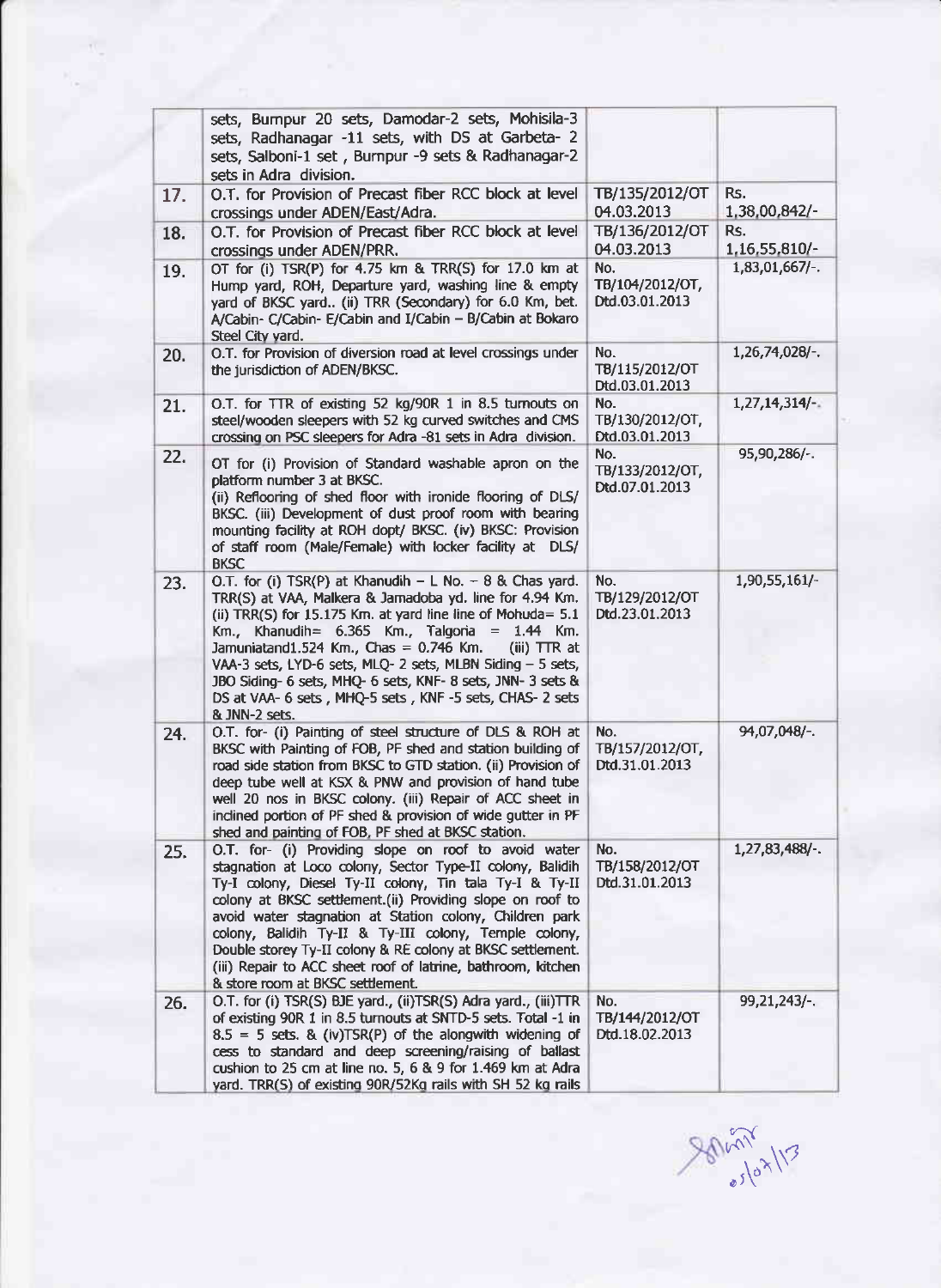|     | at different vard line of Adra division. Total 7.749 km.                                                                                                                                                                                                                                                                                                                                                                                                                                                                            |                                   |                      |
|-----|-------------------------------------------------------------------------------------------------------------------------------------------------------------------------------------------------------------------------------------------------------------------------------------------------------------------------------------------------------------------------------------------------------------------------------------------------------------------------------------------------------------------------------------|-----------------------------------|----------------------|
| 27. | O.T. for Construction of 02 (two) Nos. Limited Height<br>Subways in lieu of Un-manned level crossings Nos. BG -3 at<br>km 312/14-15 bet. BJE-SBW, AM -16 at km 302/21-23 bet.<br>SNTD-RUI [Total 02 (two Nos.) i.e. 01 no. on Single Line<br>& 01 no. on double line] under the jurisdiction of Adra<br>Division of South Eastern Railway by Cut & cover method.                                                                                                                                                                    | TB/152/2012/OT<br>01.04.2013      | Rs.<br>2,62,17,931/- |
| 28. | O.T. for:- Construction of 05 (five) Nos. Limited Height<br>Subways in lieu of Un-manned level crossings Nos. PK-14 at<br>Km 338/7-8 between BBDA-GTD, PK-16 at Km 341/10-11<br>between BBDA-GTD, PK-19 at Km 345/6-7 between BBDA-<br>GTD, PK-26 at Km 350/13-14 between BBDA-GTD & PK-32<br>at Km 355/PK 8-9 between BBDA-KSX [Total 05 (five Nos.)<br>on Single Line] under the jurisdiction of Adra Division of<br>South Eastern Railway by Cut & cover method                                                                  | TB/153/2012/OT<br>01.04.2013      | Rs.<br>5,67,18,615/- |
| 29. | O.T. for Construction of 04 (four) Nos. Limited Height<br>Subways in lieu of Un-manned level crossings Nos. BG-34<br>at km 351/16-352/1 bet. KNF-GMO, BG-35 at km 352/14-15<br>bet. KNF-GMO, TB-3 at km.328/6-7 bet. TLE-BDIH & BG-36<br>at km. 353/14-15 bet. KNF-GMO [Total 04 (four Nos.) on<br>Single Line] under the jurisdiction of Adra Division of South<br>Eastern Railway by Cut & cover method.                                                                                                                          | TB/154/2012/OT<br>01.04.2013      | Rs.<br>4,46,22,406/- |
| 30. | OT for (i) Painting of steel structure of DLS & ROH at BKSC<br>with Painting of FOB, PF shed and station building of road<br>side station from BKSC to GTD station. (ii) Provision of deep<br>tube well at KSX & PNW and provision of hand tube well 20<br>nos in BKSC colony. (iii) Repair of ACC sheet in inclined<br>portion of PF shed & provision of wide gutter in PF shed<br>and painting of FOB, PF shed at BKSC station.                                                                                                   | TB/157/2012/OT<br>31.01.2013      | Rs.<br>94,07,048/-   |
| 31. | OT for (i) Providing slope on roof to avoid water stagnation<br>at Loco colony, Sector Type-II colony, Balidih Ty-I colony,<br>Diesel Ty-II colony, Tin tala Ty-I & Ty-II colony at BKSC<br>settlement.(ii) Providing slope on roof to avoid water<br>stagnation at Station colony, Children park colony, Balidih<br>Ty-II & Ty-III colony, Temple colony, Double storey Ty-II<br>colony & RE colony at BKSC settlement. (iii) Repair to ACC<br>sheet roof of latrine, bathroom, kitchen & store room at<br><b>BKSC</b> settlement. | TB/158/2012/OT<br>31.01.2013      | Rs.<br>1,27,83,488/- |
| 32. | OT for Misc. P.Way Zonal works for the period from<br>under<br>jurisdiction<br>to 30.9.2013<br>the<br>of<br>1.10.2012<br>PWI/Joychandipahar/Adra                                                                                                                                                                                                                                                                                                                                                                                    | TB/118/2012/OT<br>dt. 11.01.2013  | Rs.<br>26,91,301/-.  |
| 33. | OT for Hiring of 1.5 MT capacity Material Van for<br>SE(Bridge)/PRR unit at Purulia for carrying tools,<br>plants, tackles and miscellaneous bridge materials<br>alongwith staff under the jurisdiction of XEN(Br-<br>Line)/ADA.                                                                                                                                                                                                                                                                                                    | TB/142/2012/OT<br>Dtd. 22.04.2013 | Rs.3,90,313/-.       |
| 34. | OT for Modification of Girder bearings including<br>stiffeners of bridge no. 403<br>additional<br><b>up</b><br>(2x6.1+2x12.2+1x18.3mG) at km. 306/1-5 between<br>RUI-SNTD and bridge no 11 (2x12.2+8x18.3 mG) at<br>km. 344/20-24 between JNN-CRP in ADA division.                                                                                                                                                                                                                                                                  | TB/106/2012/OT<br>Dtd.09.04.2013  | Rs.39,01,795/-       |
| 35. | OT for (1) Rehabilitation of Arch Bridge no. 372, 414<br>& 398 to make fit for CC+8+2 Rakes. (2)<br>Rehabilitation of Arch Bridge no. 451, 452 & 436 to<br>make fit for CC+8+2 Rakes.                                                                                                                                                                                                                                                                                                                                               | TB/45/2013/OT<br>Dtd.27.05.2013   | Rs.<br>45,46,074/-.  |
| 36. | OT for Placement of 1T/10T capacity truck for<br>carrying Railway materials of South Eastern Railway                                                                                                                                                                                                                                                                                                                                                                                                                                | TB/151/2012/OT<br>dt. 10.04.2013  | Rs. 6,90,274/-.      |

 $20.56713$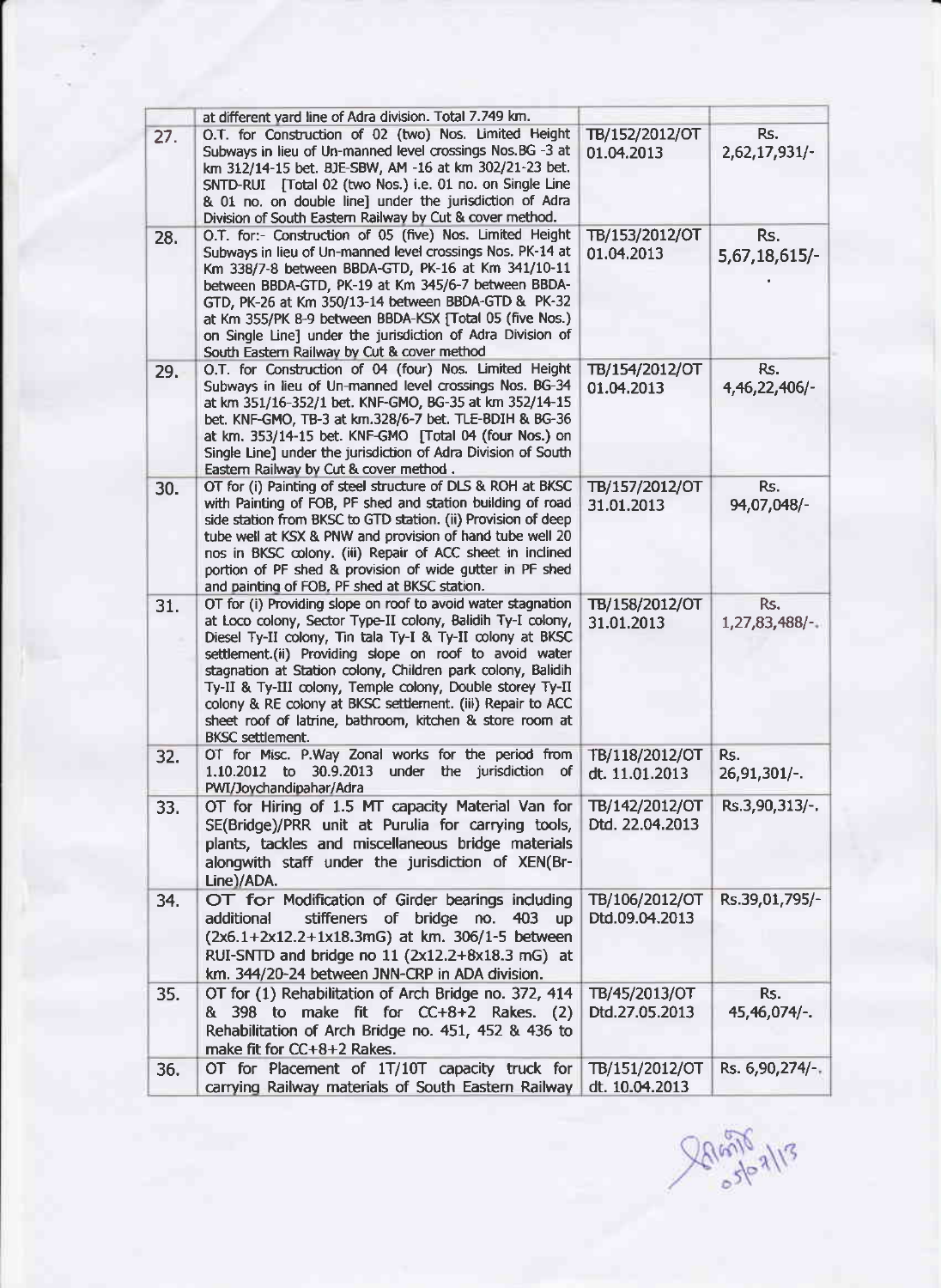|     | over the jurisdiction of PWI/Sonamukhi                                                                                                                                                                                                                                                                                                                                                                                                                                                                                                                                                                                                                                                                                                                                                                                                                                           |                                  |                         |
|-----|----------------------------------------------------------------------------------------------------------------------------------------------------------------------------------------------------------------------------------------------------------------------------------------------------------------------------------------------------------------------------------------------------------------------------------------------------------------------------------------------------------------------------------------------------------------------------------------------------------------------------------------------------------------------------------------------------------------------------------------------------------------------------------------------------------------------------------------------------------------------------------|----------------------------------|-------------------------|
| 37. | O.T. for (i) Extension of high level Platform<br>to<br>accommodate 18 coaches at Garbeta station and<br>provision of extra two counters in the existing<br>booking office. (ii) Extension of<br>Platform<br>to<br>accommodate 18 coaches at Godapiasal.<br>(iii)<br>Extension of platform to accommodate 18 coaches<br>and rising of Platform level from low level to high<br>level at Salboni. (iv) Extension of Platform to<br>accommodate 18 coaches and rising of Platform level<br>from low level to high level at Chandrakona Road.(v)<br>Extension of island PF no.1 & 2 to accommodate 23<br>coaches train with extra water booth & seating<br>arrangements at Bishnupur station.(vi) One upper<br>class waiting room separately for ladies and gents<br>and one VIP room at Salboni.(vii) Raising of Platform<br>level from medium level to high level at Jhantipahari. | TB/131/2012/OT<br>Dtd.01.04.2013 | Rs.<br>$2,31,57,194/-.$ |
| 38. | Open Tender for (i) Replacement of goomty at<br>manned LCs No KA-41, KA-65, KA-82 & KA-83 on<br>ADA-MDN Section. (ii) Replacement of goomty at<br>manned LCs No. KA-89, KA-102, KA-140 on ADA-<br>MDN section, & LCs no AM-13 & AM-24 on ADA-GMO<br>(JC) section.                                                                                                                                                                                                                                                                                                                                                                                                                                                                                                                                                                                                                | TB/02/2013/OT<br>dt. 27.05.2013  | Rs.49,61,945/-          |
| 39. | Open Tender for (i) White wash, colour wash,<br>snocem, distempering, painting, minor repair of wall<br>& chhajja at North settlement Adra<br>(ii) White wash, colour wash, snocem, distempering,<br>painting, minor repair of wall & chhajja at South<br>settlement Adra<br>(iii) White wash, colour wash, snocem, distempering,<br>painting, minor repair of wall & chhajja at East<br>settlement Adra                                                                                                                                                                                                                                                                                                                                                                                                                                                                         | TB/04/2013/OT<br>dt. 01.05.2013  | Rs.<br>89,48,976/-.     |
| 40. | Open Tender for Construction of Platform at Kalisen<br>halt railway station                                                                                                                                                                                                                                                                                                                                                                                                                                                                                                                                                                                                                                                                                                                                                                                                      | TB/44/2013/OT<br>dt. 27.05.2013  | Rs.17,02,169/-          |
| 41. | O.T. for Construction of 02 (two) Nos. Limited Height<br>Subways in lieu of Un-manned level crossings Nos.BG<br>-3 at km 312/14-15 bet. BJE-SBW, AM -16 at km<br>302/21-23 bet. SNTD-RUI [Total 02 (two Nos.) i.e.<br>01 no. on Single Line & 01 no. on double line] under<br>the jurisdiction of Adra Division of South Eastern<br>Railway by Cut & cover method.                                                                                                                                                                                                                                                                                                                                                                                                                                                                                                               | TB/152/2012/OT<br>Dtd.01.04.2013 | Rs.<br>2,62,17,931/-    |
| 42. | O.T. for:- Construction of 05 (five) Nos. Limited<br>Height Subways in lieu of Un-manned level crossings<br>Nos. PK-14 at Km 338/7-8 between BBDA-GTD, PK-<br>16 at Km 341/10-11 between BBDA-GTD, PK-19 at<br>Km 345/6-7 between BBDA-GTD, PK-26 at Km<br>350/13-14 between BBDA-GTD &<br>PK-32 at Km<br>355/PK 8-9 between BBDA-KSX [Total 05 (five Nos.)<br>on Single Line] under the jurisdiction of Adra Division<br>of South Eastern Railway by Cut & cover method.                                                                                                                                                                                                                                                                                                                                                                                                        | TB/153/2012/OT<br>Dtd.01.04.2013 | Rs.<br>5,67,18,615/-    |
| 43. | O.T. for Construction of 04 (four) Nos. Limited Height<br>Subways in lieu of Un-manned level crossings Nos.<br>BG-34 at km 351/16-352/1 bet. KNF-GMO, BG-35 at                                                                                                                                                                                                                                                                                                                                                                                                                                                                                                                                                                                                                                                                                                                   | TB/154/2012/OT<br>Dtd.01.04.2013 | Rs.<br>4,46,22,406/-    |